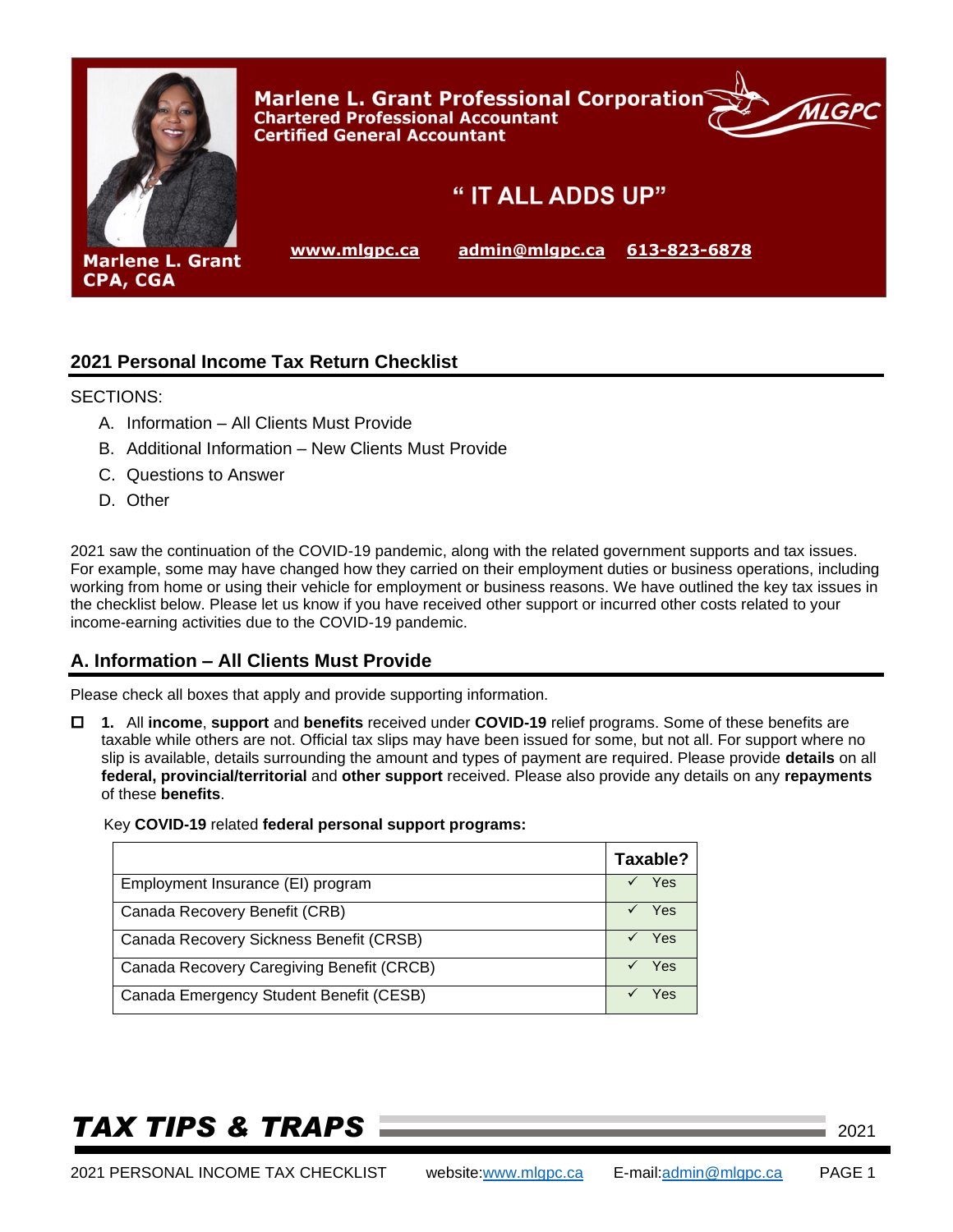Key **COVID-19** related **federal government support for business, rental** or **other income:**

|                                          | Taxable? |  |
|------------------------------------------|----------|--|
| Canada Emergency Wage Subsidy (CEWS)     | Yes      |  |
| Canada Emergency Rent Subsidy (CERS)     | Yes      |  |
| Canada Recovery Hiring Program (CRHP)    | Yes      |  |
| Canada Emergency Business Account (CEBA) | Yes*     |  |

\* The forgivable portion of the interest-free loan under the CEBA is taxable. Please provide the details.

As no slips are provided specific to these programs, please provide the amounts received and the period to which they relate.

- **2.** All **information slips**, such as: T3, T4, T4A, T4A(OAS), T4A(P), T4E, T4PS, T4RIF, T4RSP, T5, T10, T2200, T2202, T101, T1163, T1164, TL11A, B, C and D, T5003, T5007, T5008, T5013, T5018 (subcontractors) and corresponding provincial slips.
	- **3.** Details of **income** or receipts for which no T-slips have been received, in respect of items such as:
		- $\Box$  other employment income (including any severance or termination pay, retiring allowance, tips or gratuities received, details on stock option plans and Form T1212),
		- $\Box$  business, professional, partnership and rental income (including all amounts received from the sharing economy, such as AirBnB, VRBO, Uber, etc),
		- $\Box$  alimony, separation allowances, child maintenance (including divorce/separation agreement),
		- $\square$  pensions (certain pension income may be split between spouses),
		- $\Box$  interest income earned but not yet received (such as amounts from Canada savings bonds, deferred annuities, term deposits, treasury bills, mutual funds, strip bonds, compound interest bonds),
		- $\square$  scholarships, fellowships and bursaries, and
		- $\Box$  any other income received (e.g. director fees, executor fees, etc).
	- **4.** Details of **other investments**, such as:
		- $\Box$  capital gains/losses realized (this may be obtained, in some circumstances, from your investment advisor)
		- $\Box$  real estate, or oil and gas investments including financial statements,
		- $\Box$  bitcoin or other cryptocurrency transactions, and
		- $\Box$  any other investments.
	- **5.** Details of **other expenses**, such as:
		- business, professional, investment and rental expenses (including capital purchases, such as vehicles and equipment, including the invoice or bill of sale), and
		- $\Box$  employment related expenses provide Form T2200, signed by your employer, as well as the invoices and receipts for required employment expenses. See item 6 for details on working from home.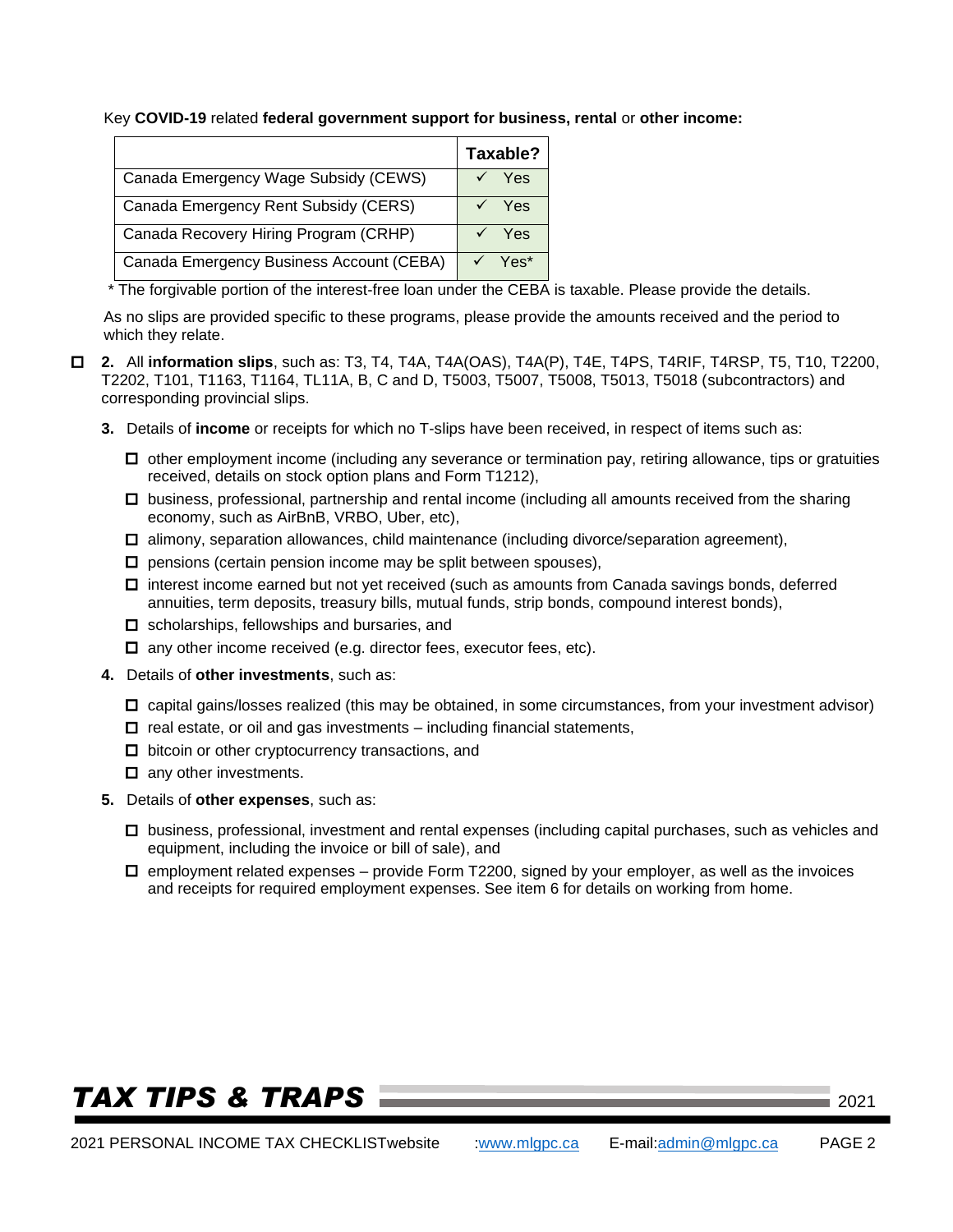#### **6.** Details related to **working from home**.

Due to the COVID-19 pandemic, many individuals worked from home during 2021. In some cases, a deduction may be available.

- $\Box$  Temporary flat rate method (simple) Last year, a temporary flat rate claim method was available for employees that worked from home more than 50% of the time for at least four consecutive weeks due to COVID-19 and were not fully reimbursed for their expenses. \$2/day could be claimed for each day that they worked from home. The government announced in the December 14, 2021 Fiscal and Economic Update that this temporary flat rate method would be available again this year, with the cap increased to \$500. Please provide the number of days that you worked from home if you met this test. In 2020, no employer certification was required.
- $\Box$  Detailed method Taxpayers were alternatively permitted to make a claim based on actual expenses incurred.

To be deductible under this method, one of the following has to be met:

- the home was where the individual mainly (more than 50% of the time) did their work, or
- the individual used the space exclusively to earn business/employment income, and used it on a regular and ongoing basis for meeting clients, customers or other people in respect of the business/ employment.

Employees must also provide a T2200. Last year employees could provide a T2200S instead; however, it has not yet been announced whether this form will be used again this year.

If these tests are met, even for a portion of the year, a reasonable claim can be made.

To make a claim, please provide details on the portion of your home that was used as a workspace (e.g. approx. square footage of work space versus other space). If the space was not used exclusively for business/employment purposes, provide the approx. time it was used for business/employment purposes. Also, provide the period that you worked from home and met one of the above tests, and the expenses incurred that related to working from home. Such expenses include, for example, home internet access fees, rent, utilities and office supplies.

- 7. Details and receipts for **other deductions and tax credits**, such as:
	- □ moving expenses (please advise us if you have, or may have, immigrated or emigrated to/from Canada),
	- $\Box$  child care expenses (if the services are provided by an individual, their SIN should be on the receipt),
	- $\Box$  alimony, separation allowances, child maintenance (including divorce/separation agreement),
	- $\Box$  adoption related expenses,
	- $\Box$  interest paid on qualifying student loans,
	- $\square$  professional and union dues,
	- $\square$  medical expenses for you, your spouse and any dependent persons,
	- $\Box$  charitable donations (including those to registered journalism organizations) and political contributions,
	- $\Box$  clergy residence deduction information (including Form T1223),
	- $\Box$  tuition fees for both full-time and part-time courses for you or a dependant including mandatory ancillary fees and Forms T2202, TL11A, B, C and D where applicable,
	- $\Box$  disability supports expenses (speech, sight, hearing, learning aids for impaired individuals and attendant care expenses),
	- $\Box$  mining tax credit expenses,
	- $\Box$  registered retirement savings plan and any other pension plan contributions and withdrawals (including withdrawals and repayments for the home buyers plan and lifelong learning plan),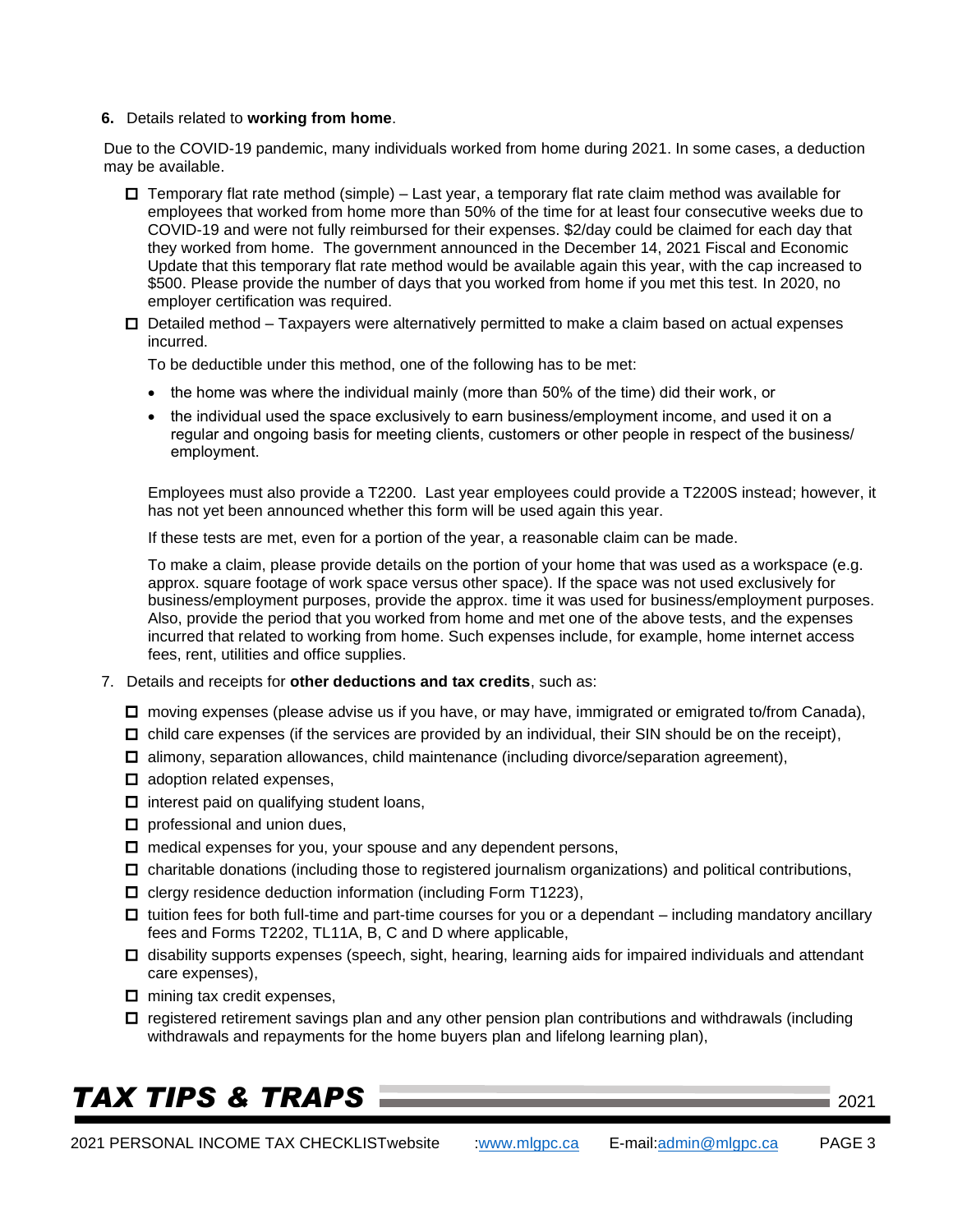- $\Box$  film and video production expenditures eligible for a tax credit,
- $\Box$  tools acquired by tradespersons and eligible apprentice mechanics,
- $\square$  scientific research and experimental development expenses,
- $\Box$  home accessibility tax credit certain expenditures (up to \$10,000) may be eligible for a tax credit if made in relation to a renovation or alteration of your home to enhance mobility or reduce the risk of harm for an individual who is either, eligible for the disability tax credit, or 65 years of age or older at December 31, 2021. Examples of eligible expenditures include amounts relating to wheelchair ramps, walk-in bathtubs, wheel-in showers and grab bars,
- $\Box$  eligible educator school supply tax credit if you are a teacher or early childhood educator, please provide receipts (up to \$1,000) for eligible school supplies purchased in the year. An eligible supply expense is an amount paid in the year for supplies used or consumed in the school or regulated childcare facility in the performance of your employment. Supplies include consumable goods such as construction paper, flashcards, items for science experiments, art supplies, stationary items, and durable goods limited to games, puzzles, books, containers and educational support software. Certain electronic devices such as calculators, digital timers, laptops (if none were made available by their employer) and other tools for remote learning would also be eligible. Please also provide a certification from your employer attesting to the eligible supplies expense,
- $\Box$  Canada training credit (CTC) a refundable tax credit may be available to reimburse up to half of eligible tuition and fees associated with work-related training for individuals aged 25 to 64 years old at the end of the year. Please provide details on tuition and other fees related to training. Amounts refunded through the CTC will not also be eligible for the tuition tax credit. To get the credit this year, you had to meet a number of conditions in the 2020 year, such as filing a tax return, being resident in Canada throughout the year, being 25 to 64 years at the end of year, having at least \$10,100 from maternity/paternity benefits or working income and having net income that does not exceed \$150,473, and
- $\Box$  digital news subscription tax credit a 15% non-refundable tax credit based on up to \$500 of amounts paid for a qualifying digital news subscription (to access content that is primarily written news) will qualify for this credit.
- **8.** Details on the **disposition of your principal residence or other real property**. Please provide: proceeds of disposition, a description of the property, and the year the property was acquired. If disposing of other real property, please provide the cost of the property in addition to the requirements listed above. This is required even if there is no gain on the disposition of the property.

In addition, please indicate if you have a change-in-use of your property. This could include, for example, converting some or all of your principal residence into an income earning property, such as a rental suite. It could also include converting a property used for short-term rentals, such as AirBnB or VRBO, to long-term rentals.

- **9.** Name, address, date of birth, social insurance number (SIN), and province of **residence** on December 31, 2021, if changed in the current year.
- **10. Personal status**  single, married, common-law, separated, divorced or widowed. If there has been a status change in the year, please provide the date of the change.
- **11.** List of **dependants/children** including their income, birth date, and SIN.
- **12.** Details regarding residence in a prescribed area which qualifies for the **northern residents deduction.**
- **13.** Details on 2021 income tax **instalments** or payments of tax.
- **14. 2020 notice of assessment/reassessment** and any other correspondence from CRA (including correspondence received after the filing of this personal tax return).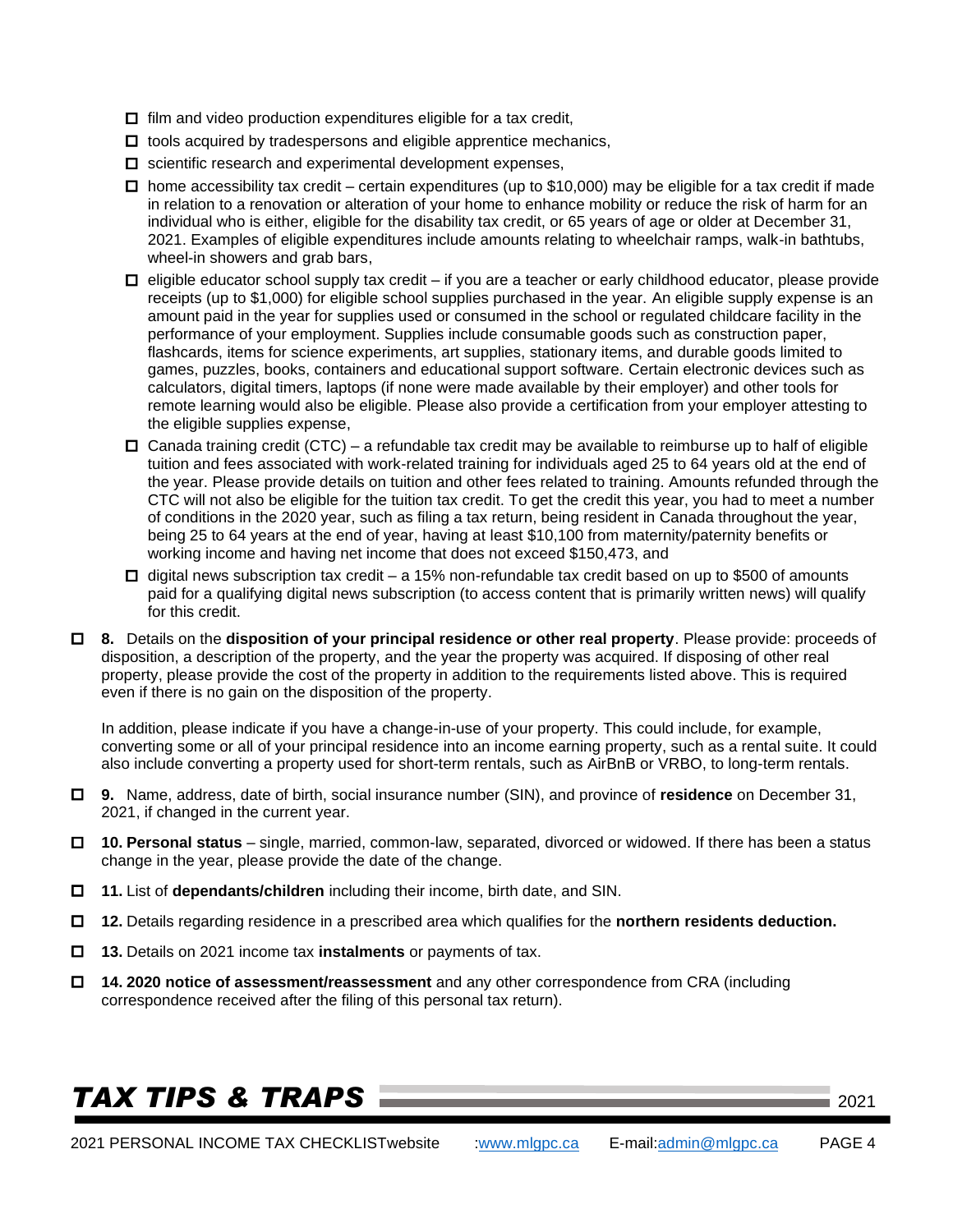**15.** Details of **foreign property** owned at any time in 2021 including cash, stocks, digital currency (such as Bitcoin), trusts, partnerships, real estate, tangible and intangible property, contingent interests, convertible property, etc. Required details include: description of the property, related country, maximum cost in the year, cost at year-end, income, and capital gain/loss for each particular property.

For property held in an account with a Canadian securities dealer or Canadian trust company, please provide the country for each investment, fair market value of the investments at each month-end, income or loss on the property, and gain/loss on disposition of the property.

- **16.** Details of **income** from, or **distributions** to, **foreign entities** such as foreign affiliates and trusts.
- **17.** Copy of any **foreign tax returns** filed and any associated tax assessments.
- **18.** If we are not preparing your **spouse or common-law partner's personal tax return**, please provide their return for review and tax planning.
- **19. Internet business activities** If you have business, professional, farming or fishing income, please indicate whether you have Internet business activities. According to CRA, Internet business activities include any activity where you earn income from your webpages, websites or Apps. Information only webpages and websites like directories or ads will not generally trigger this information requirement.

If you have Internet business activities, please provide:

- the number and address of webpages or websites that your business generates income from. If you have more than 5, provide the 5 that generate the most income, and
- the percentage of income generated from the Internet (if you do not know the exact percentage, provide an estimate).

### **B. Questions to Answer**

If yes, please provide details.

- **1.** Did you receive interest, dividends, or benefits from a business in which a relative is a key party (in terms of **Y/N** ownership or involvement)?
- **2.** Are you a U.S. citizen, Green Card Holder, or were you, or your parents born in the United States? You may **Y/N** have U.S. filing obligations.
- **3.** Are you an indigenous person? Special tax rules may apply. **Y/N**
- **4.** Are you or any of your dependants disabled? If so, provide Form T2201, Disability Tax Credit Certificate. The **Y/N** transfer rules allow claims for certain dependent relatives. In addition, are you, or would you like to provide support to a disabled person? Tax planning opportunities may be available, such as establishing a registered disability savings plan.

Persons with disabilities may also receive tax relief for the cost of disability supports (e.g. sign language services, talking textbooks, etc.) incurred for the purpose of employment or education. If you or your dependents are disabled but do not have a Form T2201, please provide details so we can explore whether you are eligible for special credits or benefits.

- **5.** Are you the caregiver for any infirm family members? Did you provide in-home care for an infirm dependent **Y/N** relative?
- **6.** If you have children up to the age of 17, have you received the Canada child benefit (CCB)? **Y/N**